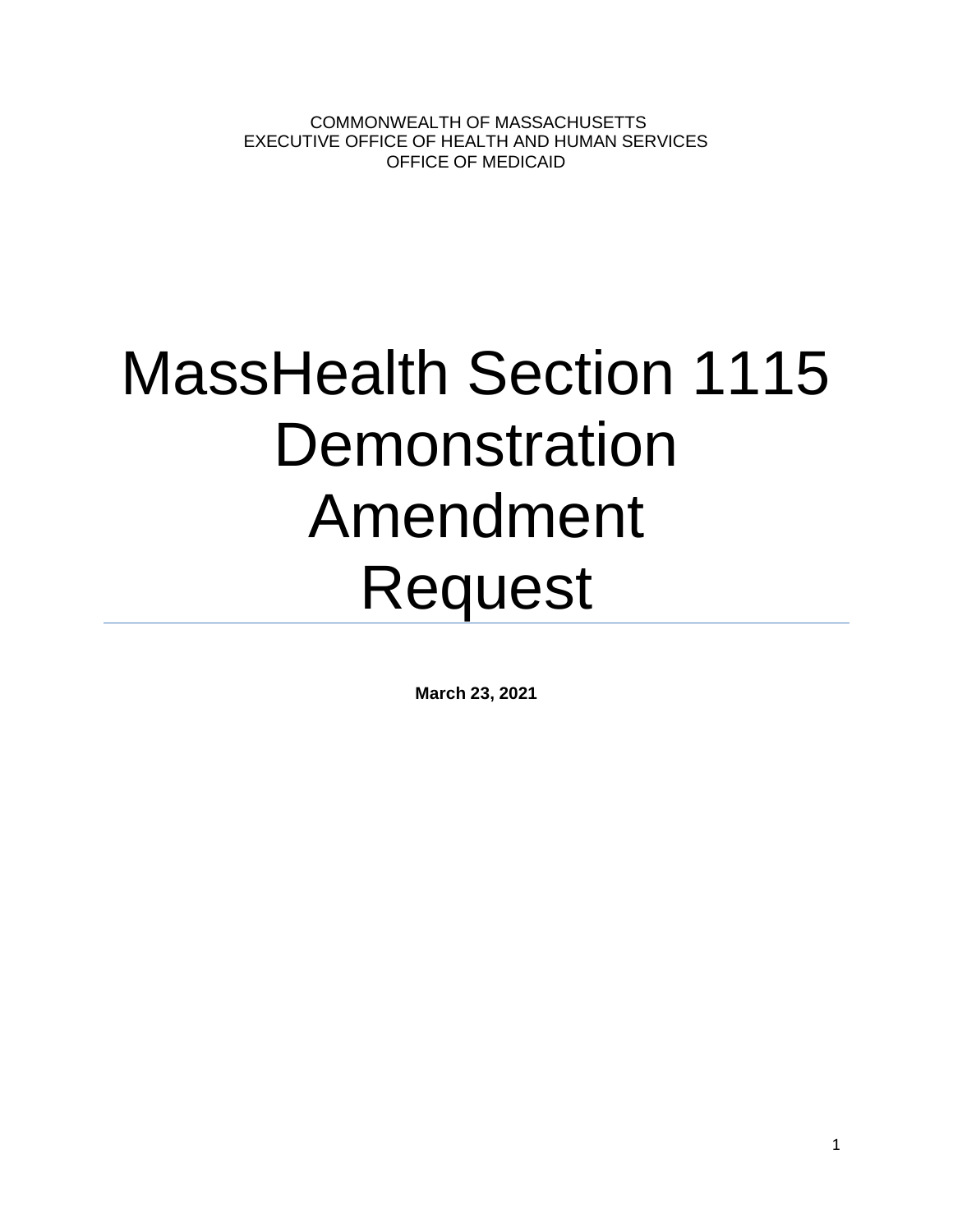# **Table of Contents**

| Expanding Medicare Savings Program Eligibility without an asset test for members<br>with income up to 165% FPL and allowing Standard members to also receive    |  |  |  |  |
|-----------------------------------------------------------------------------------------------------------------------------------------------------------------|--|--|--|--|
| Extending eligibility for postpartum coverage to 12 months and authorizing postpartum<br>coverage for members not otherwise eligible due to immigration status6 |  |  |  |  |
| Providing Community Support Program (CSP) services to Justice Involved                                                                                          |  |  |  |  |
|                                                                                                                                                                 |  |  |  |  |
|                                                                                                                                                                 |  |  |  |  |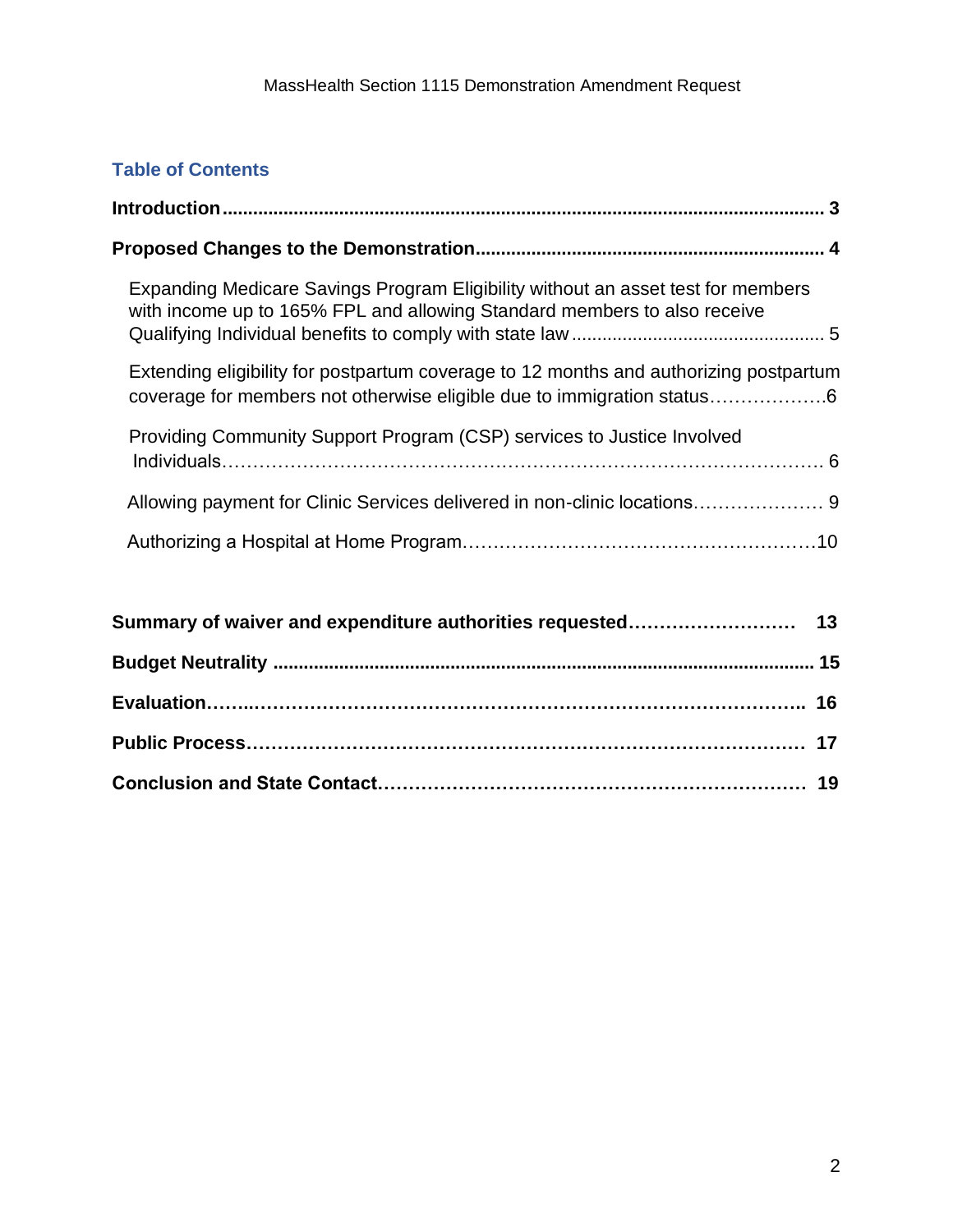#### **Introduction**

The Massachusetts 1115 demonstration, currently approved through June 30, 2022, has long supported the Commonwealth's commitment to universal health care coverage and, particularly during this most recent demonstration period, has provided federal waiver and expenditure authority to test innovations in payment and care delivery.

Since the initial implementation of the demonstration in 1997, working in partnership with the federal government, the Commonwealth has made significant progress toward the goal of near universal health care coverage for our residents. Over 98 percent of the Commonwealth's children and youth and more than 97 percent of all of its residents have health care insurance, the highest percentages in the country.<sup>1</sup> MassHealth, the Massachusetts Medicaid and Children's Health Insurance Programs, covers approximately 1.9 million individuals, or nearly 30 percent of the Commonwealth's residents.

In 2018 MassHealth launched its Accountable Care Organization (ACO) program across the state to promote integration and coordination of care for members, while holding providers accountable for their quality and cost. MassHealth's ACOs integrate their efforts with community-based health and social service organizations to improve behavioral health, long-term supports and health-related social needs for MassHealth members. While formal evaluation results of this payment and care delivery model are not yet available, early experience indicates the model has resulted in improved care to members and improved fiscal sustainability for the Commonwealth and federal government. For example, early results suggest that primary care utilization is higher for ACO members than non-ACO members, and that primary care utilization increased from CY18 to CY19. Additionally, potentially avoidable admissions decreased from CY18 to CY19, especially for ACO members.

While the Commonwealth is beginning the process to prepare a request to further extend the 1115 demonstration beyond June 30, 2022, there are a small number of flexibilities that require amendment to the demonstration that the Commonwealth wishes to implement prior to July 1, 2022. These flexibilities include responses to recent state law changes and to lessons learned during the COVID-19 pandemic.

<sup>1</sup> [https://www.chiamass.gov/massachusetts-health-insurance-](https://www.chiamass.gov/massachusetts-health-insurance-survey/#:~:text=At%202.9%25%2C%20the%20uninsurance%20rate,Massachusetts%20remained%20low%20in%202019)

[survey/#:~:text=At%202.9%25%2C%20the%20uninsurance%20rate,Massachusetts%20remained%20low%20in%20](https://www.chiamass.gov/massachusetts-health-insurance-survey/#:~:text=At%202.9%25%2C%20the%20uninsurance%20rate,Massachusetts%20remained%20low%20in%202019) [2019.](https://www.chiamass.gov/massachusetts-health-insurance-survey/#:~:text=At%202.9%25%2C%20the%20uninsurance%20rate,Massachusetts%20remained%20low%20in%202019)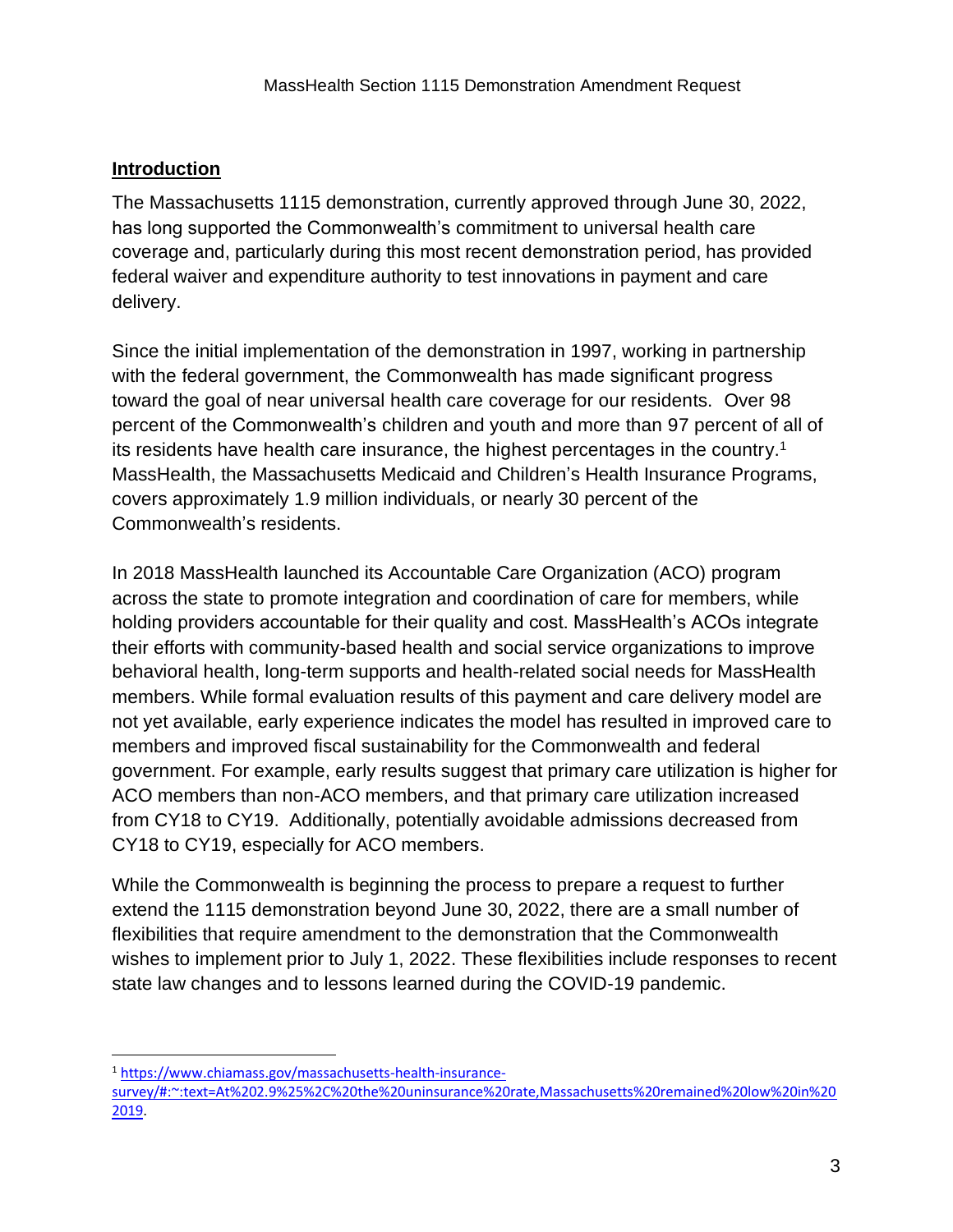MassHealth's requests for flexibility through this amendment request include:

#### *Expanding eligibility*

- 1. Updates to Medicare Savings Program language to comply with state law
	- A. Increase the income limit for Medicare Savings Program benefits without an asset test from 135% to 165%
	- B. Allow Standard members eligible through the State Plan to also be eligible for Qualified Individual Medicare Saving Program benefits
- 2. Updates to eligibility for postpartum coverage
	- A. Extend eligibility for postpartum coverage to 12 months
	- B. Authorize postpartum coverage for members not otherwise eligible due to immigration status

#### *Enhancing services for specialized populations*

3. Provide Community Support Program benefits with a particularized focus for individuals with justice involvement living in the community

#### *Providing flexibilities related to place of service*

- 4. Permit the state to make payments for clinic services delivered via telehealth and in other non-clinic locations
- 5. Authorize a Hospital at Home program to reduce cost, improve quality and safety, and improve patient experience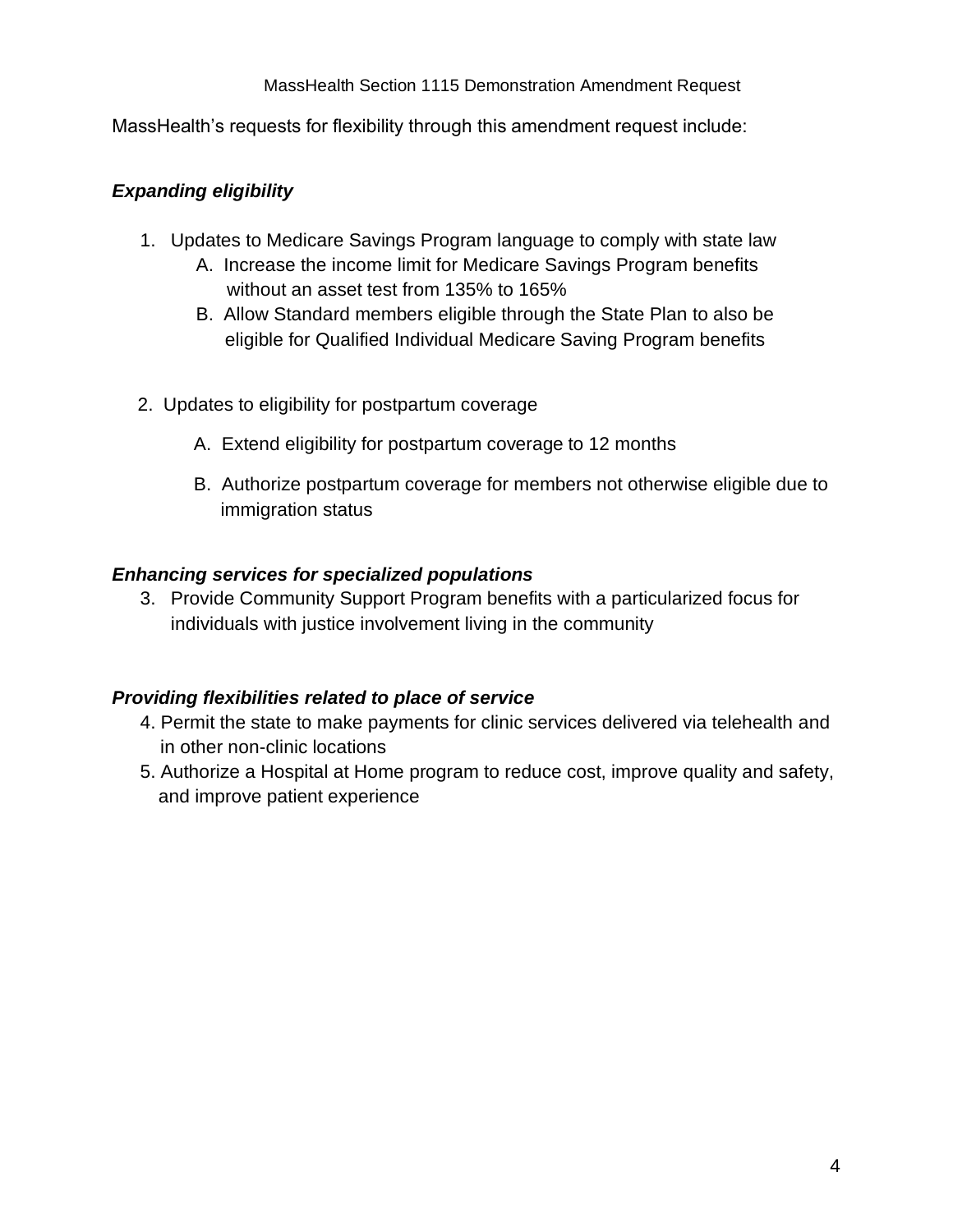#### **Proposed Changes to the Demonstration**

# **Increase the income limit for Medicare Savings Program (MSP) benefits without an asset test to 165% to comply with state law**

The FY2019 State Budget included language to expand the standard income limits for the three Medicare Savings Programs by disregarding 30% of the Federal Poverty Limit (FPL) from an applicant's gross income and doubling the asset limits. In practice, this goal was achieved by raising income limits. The new income limits are therefore 130% FPL for the Qualified Medicare Beneficiary (QMB) program, 150% FPL for the Specified Low-Income Medicare Beneficiary (SLMB) program and 165% FPL for the Qualified Individual (QI) program.

Under the currently approved 1115 demonstration, all MassHealth Standard members with income up to 133% FPL are eligible for QMB benefits without an asset test. The approved 1115 also authorizes the Commonwealth to pay for Medicare Part B premiums for CommonHealth members with income over the Standard limit and up to 135% FPL without an asset test through the QI program. This amendment would increase the income limit for payment of the Medicare Part B premium without an asset test for CommonHealth members, including those 65 and over, and for Standard members of any age that did not have asset test to determine their Standard eligibility to 165% FPL (through SLMB for members over 133% FPL and up to 150% FPL and through QI for members over 150% and up to 165% FPL) to comply with the state budget language requiring the expansion of the income limits for the MSP programs.

This request would also waive the language under Section 1902 of the Social Security Act prohibiting the provision of Qualified Individual benefits to individuals eligible for State Plan Medicaid, including individuals 65 and over. CMS approved an amendment to the state's Medicaid State Plan to allow the provision of QI benefits to individuals with income up to 165% to allow the state to comply with state law. However, the prohibition under Section 1902 means that State Plan Standard members with income over 150% FPL and up to 165% FPL (and therefore over income for SLMB under the expansion) who pay a deductible to spend down to Standard eligibility will not receive assistance with their Part B premium, while individuals without State Plan eligibility in that income range can receive this benefit. Individuals who pay a deductible to be eligible for MassHealth Standard are more likely to need medical care than those with QI only.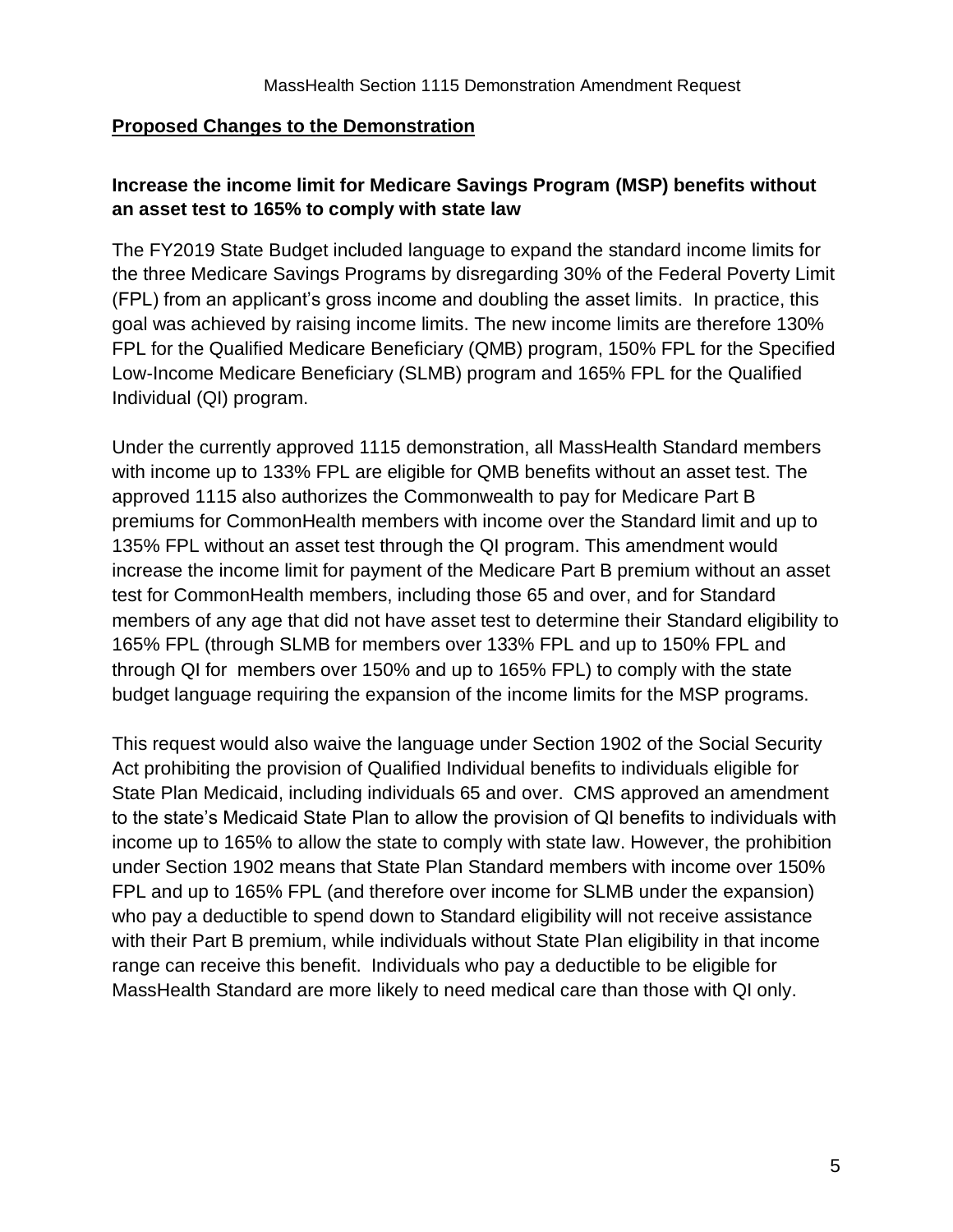#### **Extend eligibility for postpartum coverage to 12 months**

MassHealth proposes to provide 12 months postpartum coverage, regardless of immigration status, to individuals with income up to 200% FPL. This extension of coverage will significantly improve access to health care and continuity of care, particularly in the vulnerable period after childbirth. Additionally, this will bring Medicaid into alignment with the seamless insurance coverage experienced by postpartum enrollees in commercial insurance plan.

Under the American Rescue Plan, the new state plan option to extend postpartum coverage for 12 months for citizens and lawfully present immigrants goes into effect on April 1, 2022. Therefore, effective upon approval and through 3/31/2022\*, MassHealth proposes to provide 12-months uninterrupted postpartum coverage for members who are citizens or lawfully present immigrants and who have attested modified adjusted gross income (MAGI) at or below 200% of the federal poverty level (FPL).

In addition, effective upon approval, MassHealth proposes to provide 12-months uninterrupted postpartum coverage for members not otherwise eligible due to immigration status and who have attested MAGI at or below 200% of the federal poverty level (FPL).<sup>2</sup>

# **Provide Community Support Program Services (CSP) with a Particularized Focus for Individuals with Justice Involvement Living in the Community**

For MassHealth-eligible individuals who have been incarcerated, returning to the community can be fraught with barriers to accessing health care. A significant portion of individuals who have experienced incarceration have diagnosed mental health conditions and/or Substance Use Disorders (SUD). Notably, the risk of opioid-related death for Massachusetts residents returning to the community from incarceration is 120 times greater when compared to the rates for the general population. By far, the risk is greatest during the first month of release.<sup>3</sup> MassHealth members with incarceration history have a much higher risk of opioid overdose than other MassHealth members.<sup>4</sup>

The first months following re-entry into the community are a time of transition for MassHealth-eligible individuals – transition into full MassHealth coverage; enrollment in

<sup>&</sup>lt;sup>2</sup> MassHealth intends to submit a state plan amendment as authorized under the 2022 American Relief Act to be effective 4/1/2022.

<sup>3</sup> Massachusetts Department of Public Health. An Assessment of Fatal and Nonfatal Opioid Overdoses in Massachusetts (2011 – 2015) ( Report to the Massachusetts Legislature), August 2017. Accessed at <https://www.mass.gov/doc/legislative-report-chapter-55-opioid-overdose-study-august-2017/download>

<sup>4</sup> Center for Health Policy and Research, University of Massachusetts Medical School. Opioid Overdoses Among High-Risk MassHealth Members: An Exploratory Analysis. July 20, 2017.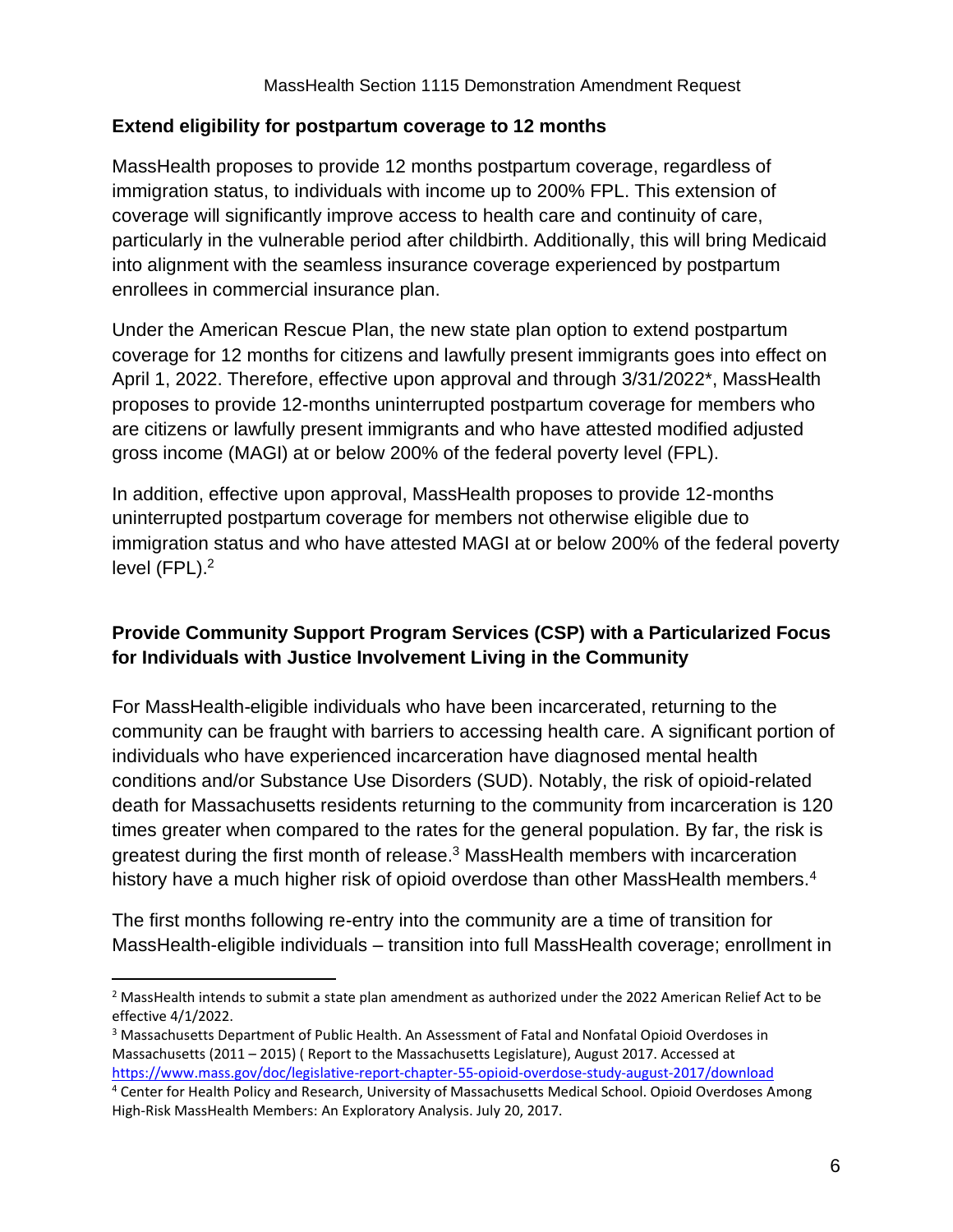managed care; and connection with community mental health, SUD treatment, and other providers.

In 2019, MassHealth began a state-funded demonstration to provide Behavioral Health Supports for Individuals who are Justice Involved (BH-JI) in Worcester and Middlesex counties through a partnership among MassHealth and Massachusetts' Executive Office of the Trial Court, Massachusetts Parole Board, the Massachusetts Department of Corrections, and county Sheriff's Offices. BH-JI includes two primary areas of support provided by navigators trained in supporting individuals with incarceration experience: (1) in-reach activities which take place in correctional facilities prior to a participants' release, and (2) community supports provided to participants after release from incarceration and for individuals on probation or parole.<sup>5</sup> Through this effort, over 725 individuals have been supported with navigation to health care and improved access to resources for health-related social needs as participants return to the community. Typically, these supports are more intensive during the first month of enrollment and/or first month of release from a correctional facility, in which individuals are at higher risk of opioid overdose. Length of engagement is based on medical necessity, but is on average about six months.

MassHealth believes that access to community supports, such as those provided through BH-JI, will be critical to improving and maintaining the health and stability of this population, aiding their transition back to the community and promoting successful community tenure. Preliminary results from the Massachusetts' BH-JI demonstration indicate a decrease in inpatient and emergency room utilization, and increased connection to more appropriate outpatient behavioral health services.

Massachusetts intends to continue its BH-JI demonstration and expand it statewide. A portion of this project (in-reach supports and community supports provided to fee-forservice members) would continue to be funded with state-only dollars. Eligible individuals excluded from Medicaid under the inmate exclusion, as described in subdivision (A) following paragraph (30) of section 1905(a) of the Social Security Act (42 U.S.C. 1396d) will be covered by state-only funding through the BH-JI program.

This amendment would authorize Medicaid funding for the community supports provided to MassHealth managed care enrolled individuals through the Community Support Program (CSP) already authorized under the Commonwealth's 1115

<sup>5</sup> Press Release: Behavioral Health Initiative Enhances Connection to Community-Based Supports for Individuals Involved with the Criminal Justice System, July 15, 2019. Accessed at [https://www.mass.gov/news/behavioral](https://www.mass.gov/news/behavioral-health-initiative-enhances-connection-to-community-based-supports-for-individuals)[health-initiative-enhances-connection-to-community-based-supports-for-individuals](https://www.mass.gov/news/behavioral-health-initiative-enhances-connection-to-community-based-supports-for-individuals)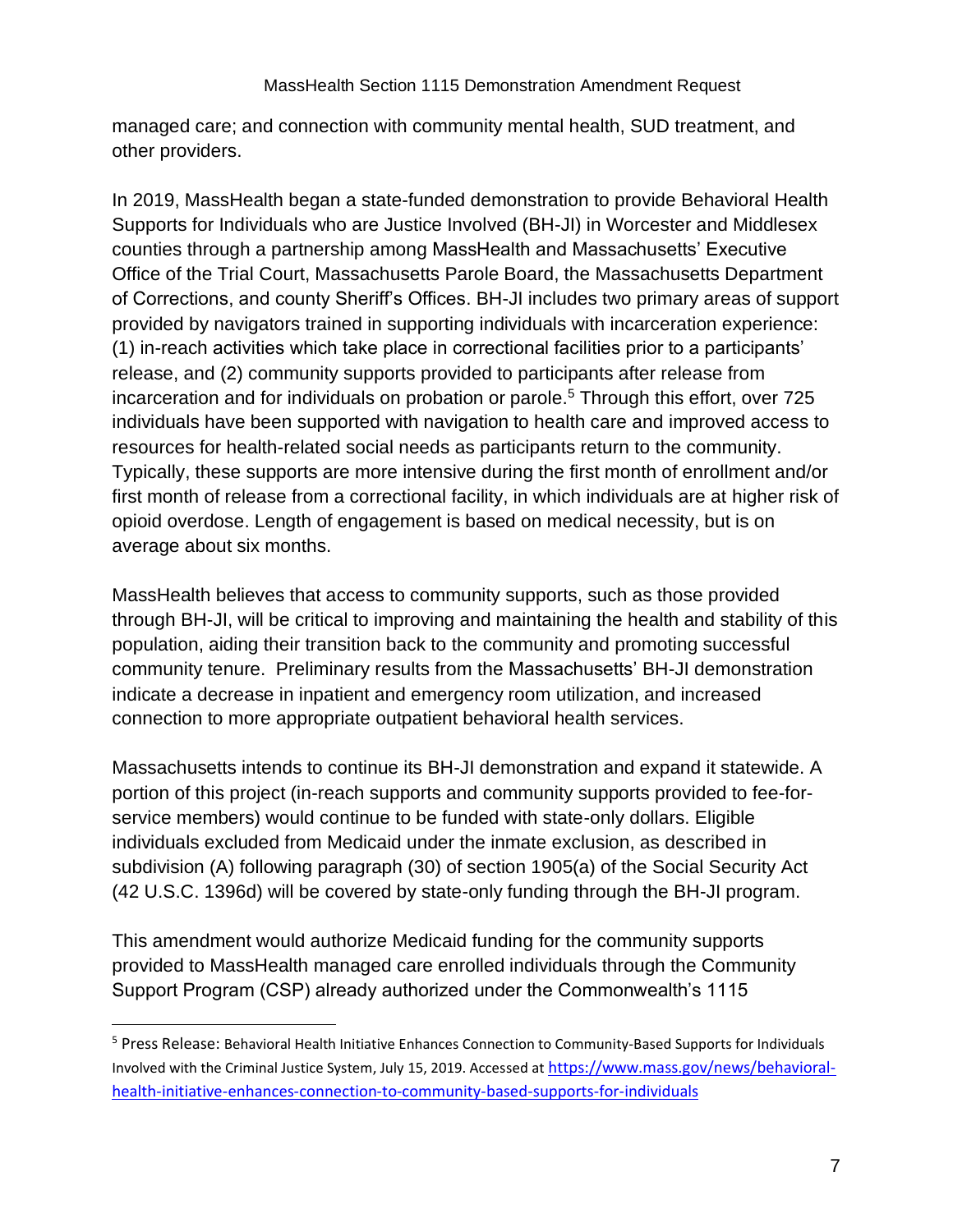demonstration waiver. Like the currently approved CSP services provided to chronically homeless individuals, the CSP service domains for individuals with justice involvement (CSP-JI) would include:

- Assisting Members in enhancing daily living skills
- Providing service coordination and linkages
- Assisting Members with obtaining benefits, housing, and health care
- Developing a crisis plan in the event of a psychiatric crisis
- Providing prevention and intervention
- Fostering empowerment and recovery, including linkages to peer support and self-help groups

Current CSP providers with particularized skills and training will be leveraged to provide this specialized form of CSP to individuals with justice involvement. In anticipation of offering CSP-JI statewide, MassHealth has partnered with the University of Massachusetts to provide specialized training in which over 50 CSP and other MassHealth providers across the Commonwealth have participated to date.

In addition to improving navigation to appropriate levels of care for MassHealth members, CSP-JI will aid in addressing racial and ethnic health disparities. There is growing evidence that the justice system affects Black and Hispanic communities differently than White communities. A September 2020 report issued at the request of the late Massachusetts Supreme Judicial Court Chief Justice Robert Gants notes that "the Commonwealth significantly outpaced national race and ethnicity disparity rates in incarceration, imprisoning Black people at a rate 7.9 times that of White people and Latinx people at 4.9 times that of White people."<sup>6</sup> As Massachusetts continues to address racial and ethnic disparities in its criminal justice system, recognizing the mental health and SUD risks of re-entry, and specifically addressing them through intervention with trained navigators, is an important part of addressing the collateral consequences of incarceration related to access to health care.

<sup>6</sup> Elizabeth Tsai Bishop, Brook Hopkins, Chijindu Obiofuma, and Felix Owusu, Harvard Law School Criminal Justice Policy Program. Racial Disparities in the Massachusetts Criminal System (September 2020). Accessed at <http://cjpp.law.harvard.edu/assets/Massachusetts-Racial-Disparity-Report-FINAL.pdf>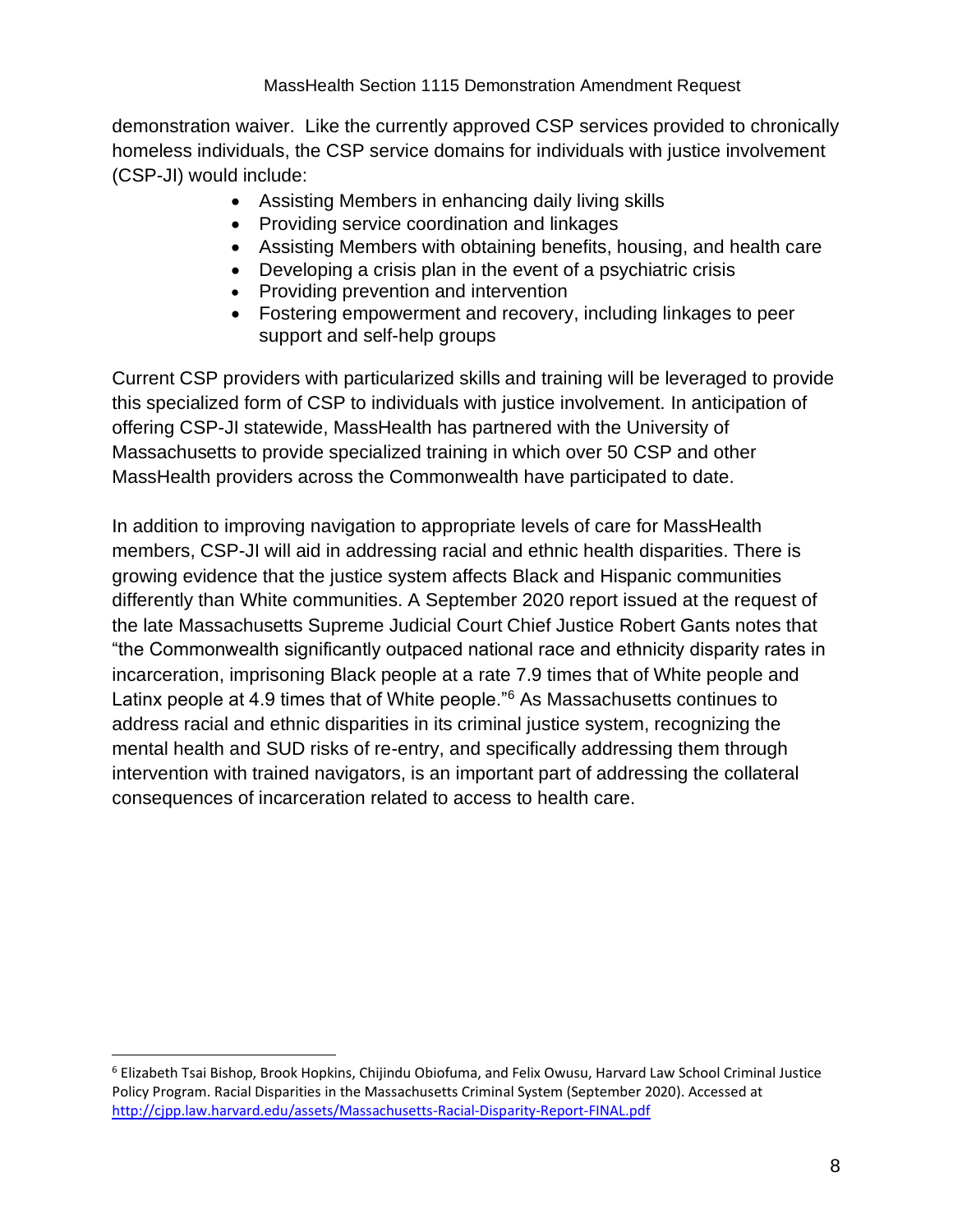#### **Expenditure authority for clinic services delivered outside of clinic locations**

The COVID-19 public health emergency has exacerbated behavioral health conditions for many individuals and has highlighted, on a national level, both pre-existing barriers to accessing behavioral health treatment, as well as creating new ones.<sup>7</sup> For example, during the pandemic, social distancing and infection control efforts limited the ability of many to seek in-person care, including behavioral health care. In response, during the COVID-19 Public Health Emergency (PHE), CMS offered states the opportunity to request modification of the "facility" requirement in 42 CFR § 440.90 in order to permit the state to temporarily designate a clinic practitioner's location as part of the clinic facility. This flexibility was intended to help ensure continued Medicaid coverage for clinic services during the PHE but also allowed individuals to obtain behavioral health care flexibly, without the added costs or time of traveling to the clinic location.

Through this amendment, MassHealth is seeking to extend and expand on the flexibility granted to the Commonwealth under its approved 1135 waiver, to allow the continued provision of medically necessary clinic services provided outside of the clinic, after federal PHE period ends. With this amendment, the state is requesting authority to cover clinic services delivered via telehealth (when neither the provider nor the member is at the clinic) and in non-clinic locations, including but not limited to the member's home, and other community locations. The flexibility requested will allow providers to continue providing, and members to continue receiving, medically necessary clinic services in non-clinic settings for telehealth and in-person services.

The state predominately provides outpatient behavioral health services as clinic-based services. The state is planning significant improvements to its behavioral health continuum, including the planned introduction of Community Behavioral Health Centers, which will provide a local, centralized, community-based "front door" for individuals seeking behavioral health treatment. Although these new providers will be based in a physical clinic location, the Commonwealth seeks to encourage the clinicians from these clinics to provide services in a mobile, community-focused way, with the flexibility to meet individuals where they are either in a community-based location (e.g. home or mobile site) or via telemedicine. The Commonwealth believes this service delivery model will expand member access and improve retention in ongoing behavioral health treatment and is particularly important in ensuring behavioral health treatment reaches vulnerable populations, including older adults and persons with chronic and persistent

<sup>7</sup> Panchal, N., Kamal, R., et. al. Kaiser Family Foundation. The Implications of COVID-19 for Mental Health and Substance Use (August 2020). Accessed at https://www.kff.org/coronavirus-covid-19/issue-brief/the-implicationsof-covid-19-for-mental-health-and-substance-use/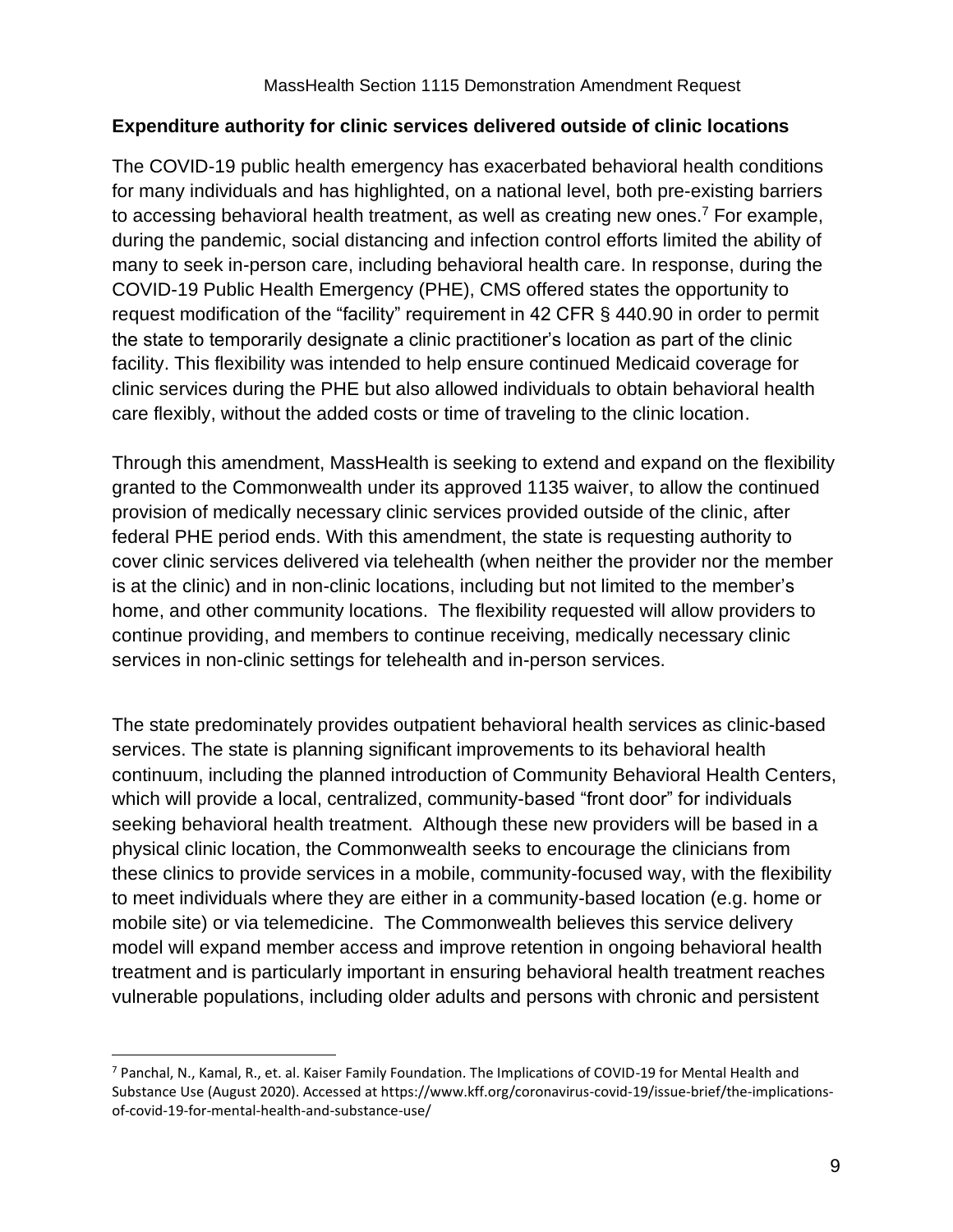mental illness.<sup>8</sup> Simultaneously, these services and providers remain anchored to behavioral health clinics that provide a robust architecture for clinical oversight and quality assurance. The state believes this continued flexibility, born in the needs of the public health emergency, can play a crucial ongoing role in improving initiation of and engagement in vital behavioral health services for MassHealth members.

# **Authorization to reimburse qualified acute inpatient hospitals rendering acute inpatient hospital services in a member's home when clinically appropriate**

This amendment would authorize a hospital at home program, through which qualified acute inpatient hospital providers would deliver acute inpatient hospital services in a member's home, outside of the institution, to members for whom such services are clinically appropriate.

Acute, brick-and-mortar hospitals have long been the primary venue for treating serious acute illness in the United States. However, hospitalization in inpatient settings can be associated with complications including hospital-acquired delirium,<sup>9</sup> hospital-acquired infections,<sup>10</sup> and functional status loss (sometimes permanently) due to inactivity. Limited hospital capacity can result in prolonged waits in emergency departments and delays in inpatient care.<sup>11</sup> Acute hospitalizations are also expensive, accounting for a substantial and rising proportion of total medical expenditure.<sup>12</sup>

The "hospital at home (HaH)" model of care refers to the home-based delivery of medically necessary acute inpatient hospital services to patients for whom such services are clinically appropriate. The model has been employed for several decades to provide care for patients with both acute and chronic conditions requiring inpatient level of care, both nationally and locally. In the Commonwealth, several health systems have introduced hospital at home programs in recent years. Mass General Brigham (formerly Partners Healthcare) has delivered hospital services at home for several years through Brigham and Women's and Massachusetts General Hospitals with an increase in scale in 2020 to care for patients during the COVID-19 pandemic. Atrius Health in

<sup>8</sup> Reifler, B.V. and Bruce, M.L. Home-Based Mental Health Services for Older Adults: A Review of Ten Model Programs. *American Journal of Geriatric Psychiatry.* Published online February 12, 2013.

<sup>9</sup> Rohatgi N, Weng Y, Ahuja N, et al. Factors Associated with Hospital-Acquired Delirium in Patients 18-65 Years Old. *J Gen Intern Med*. 2021 Jan 8. Doi: 10/1007/s11606-020-06378-w. Online ahead of print.

<sup>10</sup> https://www.cdc.gov/hai/data/portal/progress-report.html

<sup>&</sup>lt;sup>11</sup> Horwitz LI, Green J, and Bradley EH. US emergency department performance on wait time and length of visit. Ann Emerg Med. 2010;55:133-41.

<sup>&</sup>lt;sup>12</sup> Centers for Disease Control and Prevention. Health Expenditures. Accessed at:

https://www.cdc.gov/nchs/fastats/health-expenditures.htm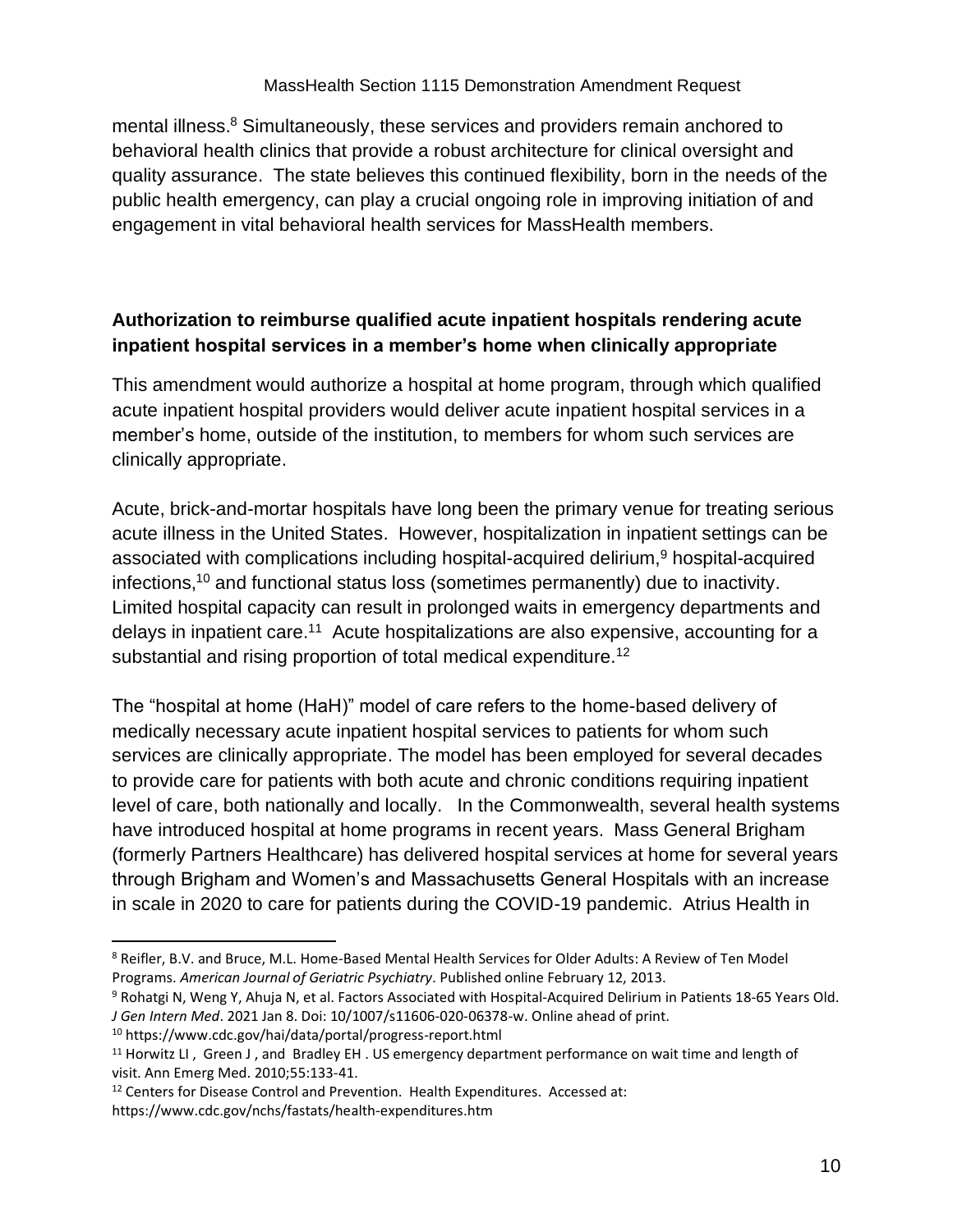recent years has partnered with its subsidiary VNA Care as well as the Medically Home Group to deliver hospital services in the home. Hospital at home programs have demonstrated reduced cost, maintained or improved quality and safety,<sup>13</sup> and improved patient experience for individuals for whom hospital-at-home services are clinically appropriate<sup>14</sup> - with benefits including a reduction in unnecessary laboratory orders and imaging studies, less sedentary time for patients, fewer readmissions, <sup>15</sup> and unchanged or reduced mortality.<sup>16</sup> The need to increase facility capacity and reduce infectious exposures caused by the COVID-19 pandemic has only accelerated interest in hospitalat-home programming.<sup>17</sup>

Indeed, CMS has experience permitting acute inpatient hospitals to render services in nontraditional settings. Through its "*Hospital Without Walls (Temporary Expansion Sites)*" initiative, CMS provided additional flexibilities for hospitals to "create surge capacity by allowing them to provide room and board, nursing, and other hospital services at remote locations or sites not normally considered parts of healthcare facilities, such as hotels or community facilities."<sup>18</sup> More recently, CMS announced the [Acute Hospital Care at Home](https://www.cms.gov/newsroom/press-releases/cms-announces-comprehensive-strategy-enhance-hospital-capacity-amid-covid-19-surge) initiative, which provides regulatory flexibility allowing for safe hospital care for eligible patients in their homes during the public health emergency. MassHealth is aligning with CMS to participate in this initiative, recognizing the benefits of this program, as well as the efforts and expertise of two local healthcare systems with extensive experience providing acute hospital care at home, Brigham and Women's Hospital and Massachusetts General Hospital – both of which CMS has approved to participate in this initiative. These flexibilities will help ensure that local hospitals and health systems have the capacity to handle a potential surge of COVID-19 patients.<sup>19</sup>

Given the ample evidence that hospital-at-home programming can improve patient outcomes and reduce costs, and the demonstrated potential for the program to be

<sup>13</sup> Cryer L, Shannon SB, Van Amsterdam M, Leff B. Costs for 'Hospital at Home' Patients Were 19 Percent Lower, With Equal or Better Outcomes Compared to Similar Inpatients. Health Aff (Milwood). 2012; 31(6): 1237-43. <sup>14</sup> Levine DM, Ouchi K, Blanchfield B, et al. Hospital-Level Care at Home for Acutely Ill Adults: a Pilot Randomized

Controlled Trial*. J Gen Intern Med*. 2018 May;33(5):729-736; Shepperd S, Iliffe S, Doll HA, et al. Admission avoidance hospital at home. *Cochrane Database Syst Rev*. 2016;9(9):CD007491.

<sup>15</sup> Levine DM, Ouchi K, Blanchfield B, et al. Hospital-Level Care at Home for Acutely ill Adults: A Randomized Controlled Trial. Ann Int Med. 2019 Dec 17.

<sup>16</sup> Shepperd S, Iliffe S, Doll HA, Clarke MJ, Kalra L, Wilson AD, Gonçalves-Bradley DC. Admission avoidance hospital at home. Cochrane Database Syst Rev. 2016 Sep 1;9(9):CD007491. doi: 10.1002/14651858.CD007491.pub2. PMID: 27583824; PMCID: PMC6457791.

<sup>17</sup> Nundy S, Patel KK. Hospital-at-Home to Support COVID-19 Surge—Time to Bring Down the Walls? *JAMA Health Forum.* Published online May 1, 2020.

<sup>18</sup> https://www.cms.gov/files/document/covid-hospitals.pdf

<sup>19</sup> https://www.cms.gov/newsroom/fact-sheets/additional-backgroundsweeping-regulatory-changes-help-ushealthcare-system-address-covid-19-patient.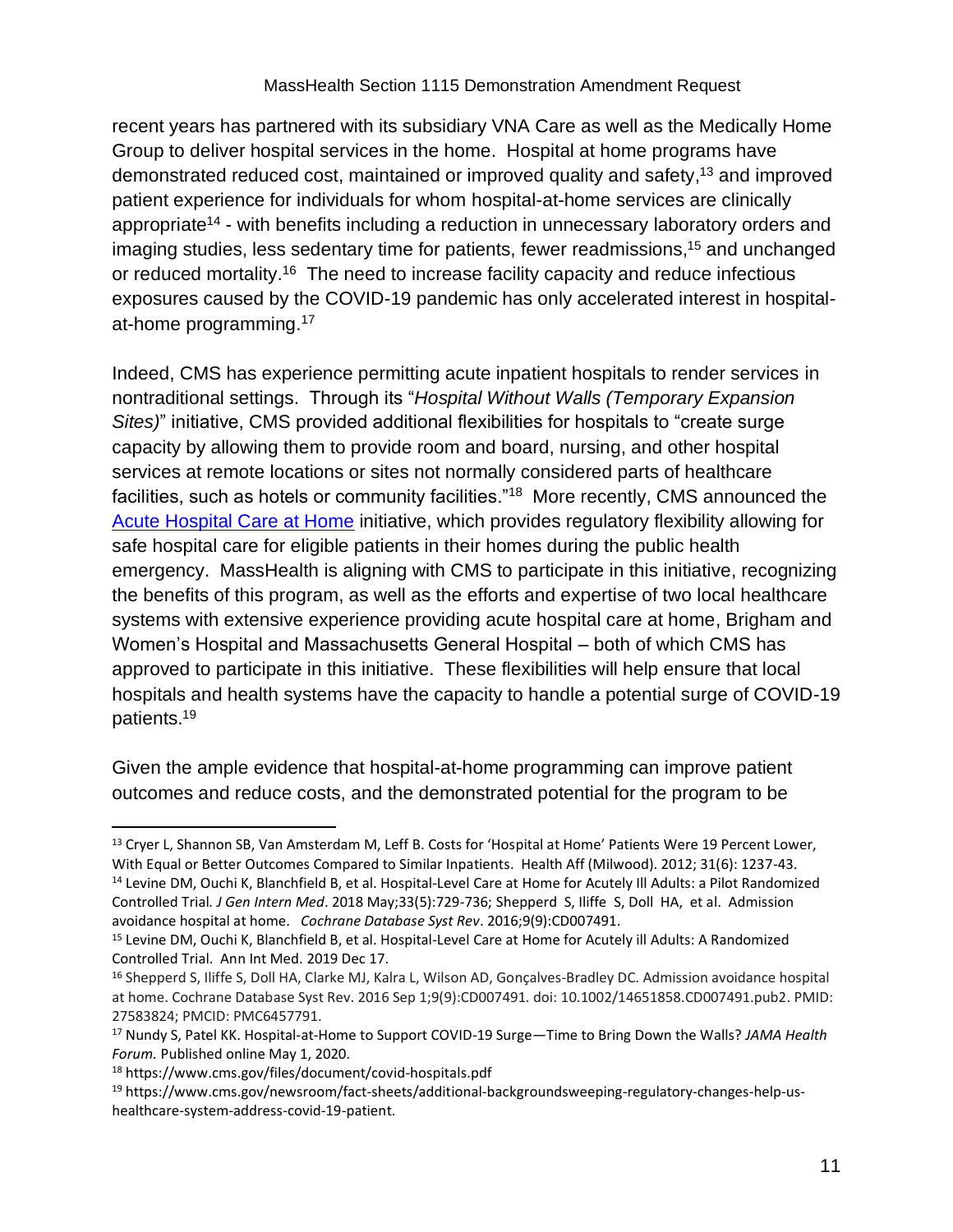successful in our state as evidenced by active participation in the model of care by at least two institutions during the public health emergency under CMS' Acute Hospital Care at Home initiative, EOHHS is requesting ongoing flexibility for this initiative, not limited to designated public health emergencies, to allow qualified acute inpatient hospitals to bill MassHealth for acute inpatient hospital services rendered in a member's home to members for whom such services are clinically appropriate. EOHHS proposes to model its hospital-at-home program on CMS' Acute Hospital Care at Home initiative, incorporating most of its requirements and limitations, such as requiring appropriate screening protocols for admission, setting clear expectations around clinical team evaluations (both in-person and virtual), ensuring patients can communicate with their clinical team in a timely fashion, and establishing the necessary infrastructure to ensure patient safety.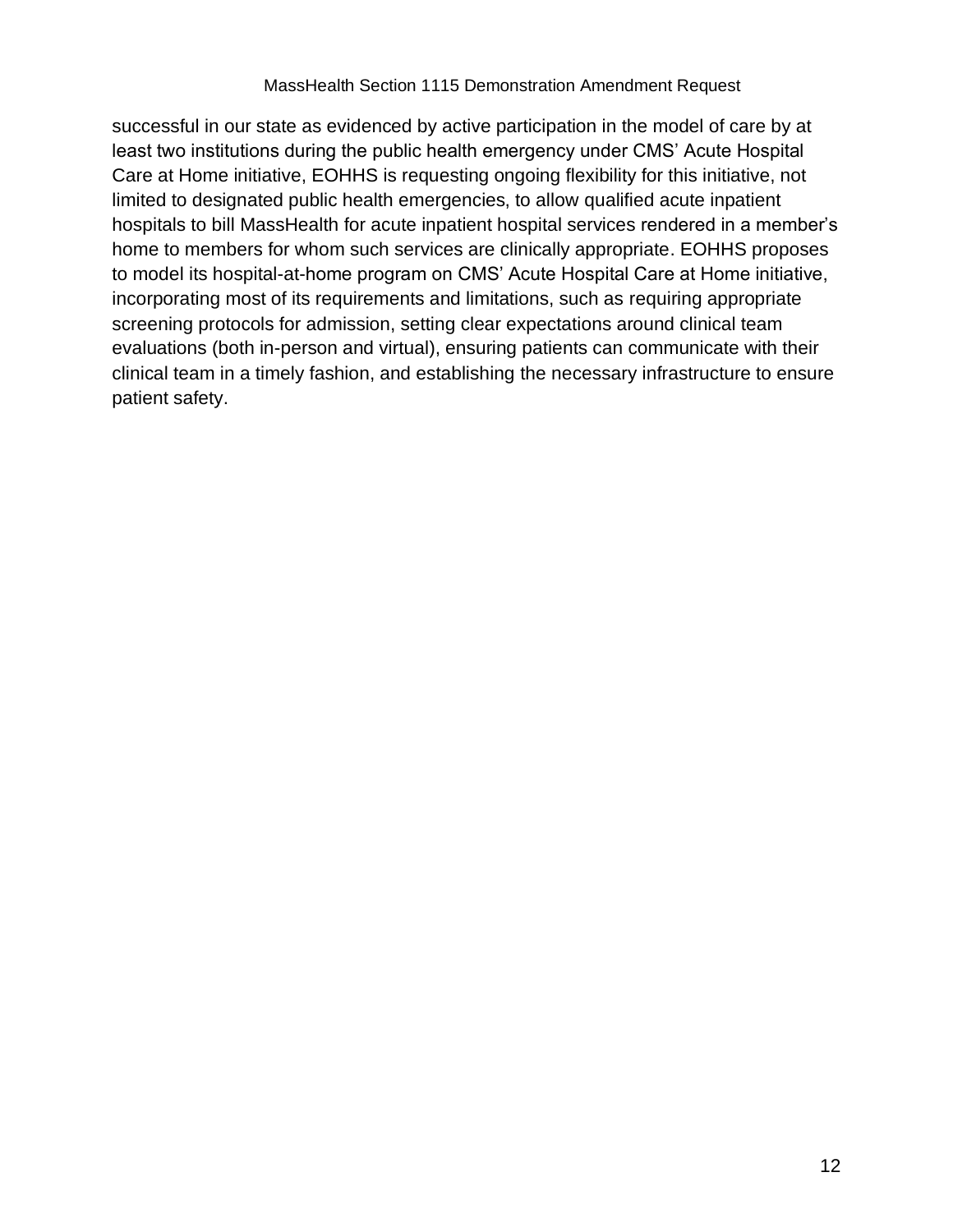# **Summary of waiver and expenditure authorities requested**

The table below lists the waivers and expenditure authorities the Commonwealth is seeking to support the policies described above.

| <b>Policy</b>                   | Waiver/Expenditure<br><b>Authority</b>          | <b>Statutory and Regulatory</b><br><b>Citation</b> |
|---------------------------------|-------------------------------------------------|----------------------------------------------------|
| <b>Provide Medicare Savings</b> | <b>Waive Medicare Savings</b>                   | Section 1902(a)(10)(E)(i),                         |
| Program benefits to             | Program asset test                              | referencing $1905(p)(1)(C)$ ,                      |
| CommonHealth members            | requirement                                     | which includes resource                            |
| over 135% FPL and up to         |                                                 | limits                                             |
| 165% FPL and certain            |                                                 |                                                    |
| Standard members over           |                                                 |                                                    |
| 133% FPL and up to 165%         |                                                 |                                                    |
| without an asset test           |                                                 |                                                    |
| <b>Provide Qualifying</b>       | Waive prohibition of                            |                                                    |
| Individual benefits for         |                                                 | Section 1902(a)(10)(E)(iv)                         |
| individuals on Standard         | receipt of Qualifying                           |                                                    |
|                                 | Individual benefits by<br>individuals otherwise |                                                    |
| (including those over 65)       |                                                 |                                                    |
| otherwise eligible under the    | eligible for the Medicaid<br><b>State Plan</b>  |                                                    |
| <b>State Plan</b><br>CSP-JI     |                                                 |                                                    |
|                                 | <b>Existing expenditure</b>                     |                                                    |
|                                 | authority for Table C                           |                                                    |
|                                 | services                                        |                                                    |
| <b>Extend postpartum</b>        | Waive 60-day limit on                           | SSA § 1905(n)/42 CFR §                             |
| coverage to 12 months           | postpartum coverage to                          | 435.4 (Necessary to                                |
|                                 | allow for 12 months of                          | redefine "qualified pregnant                       |
|                                 | continuous postpartum                           | woman or child" (SSA) and                          |
|                                 | eligibility and to make                         | "pregnant women" (CFR) to                          |
|                                 | postpartum coverage                             | augment the baseline                               |
|                                 | available to certain                            | postpartum period from 60                          |
|                                 | immigrants.                                     | days to 12 months)                                 |
|                                 |                                                 | SSA § 1902(e)(5) and (6)/42                        |
|                                 |                                                 | CFR § 435.170(b) and (c)                           |
|                                 |                                                 | (Necessary to extend both                          |
|                                 |                                                 | eligibility and continuous                         |
|                                 |                                                 | eligibility for newly defined                      |
|                                 |                                                 | "qualified pregnant woman                          |
|                                 |                                                 | or child" and "pregnant                            |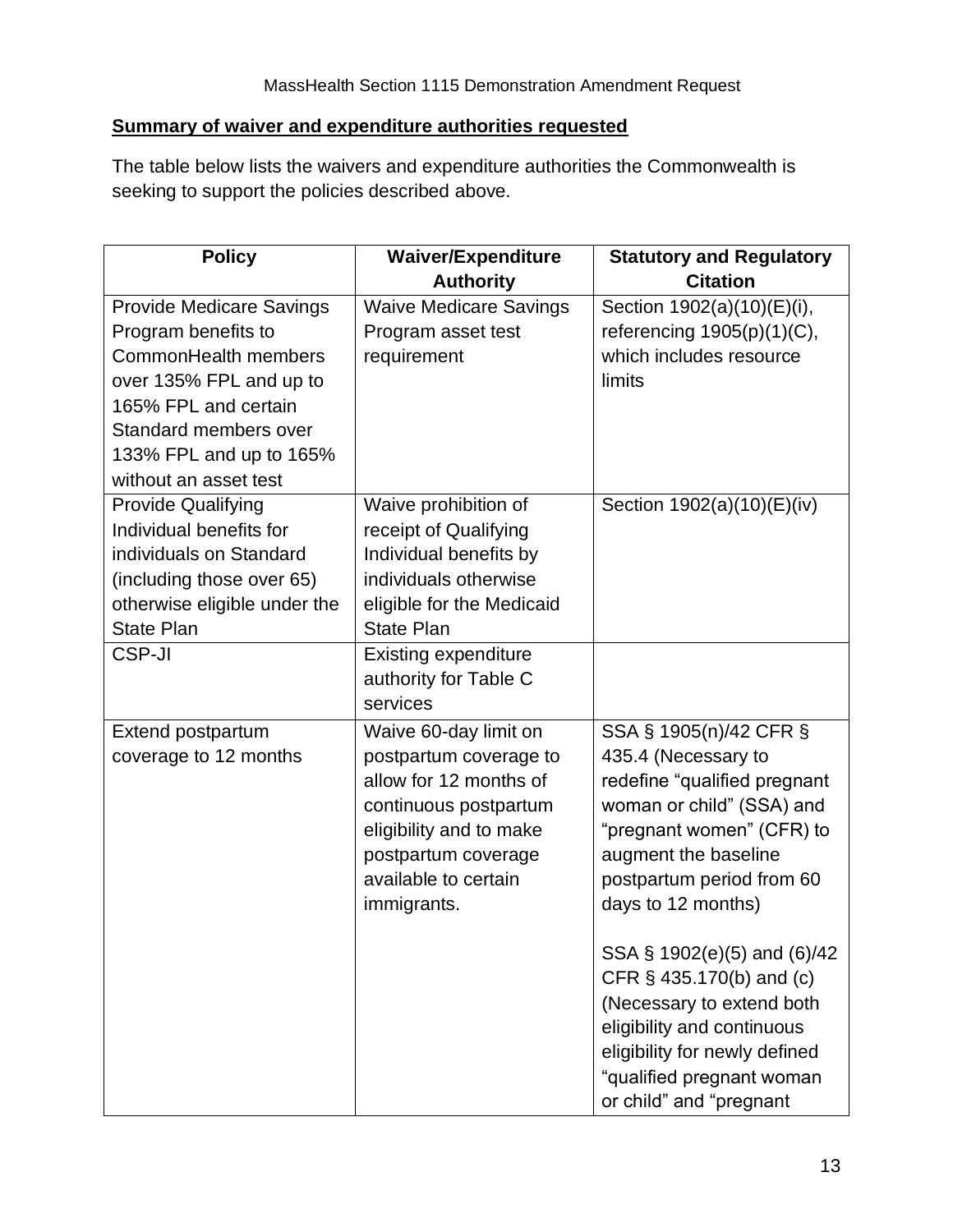|                                    |                             | woman" from 60 days to 12        |
|------------------------------------|-----------------------------|----------------------------------|
|                                    |                             | months)                          |
|                                    |                             |                                  |
|                                    |                             | 42 CFR § 435.916(a)              |
|                                    |                             | (Necessary to ensure             |
|                                    |                             | continuity of coverage for       |
|                                    |                             | newly defined "pregnant          |
|                                    |                             | woman" until after the           |
|                                    |                             |                                  |
|                                    |                             | augmented postpartum             |
|                                    |                             | period ends)                     |
|                                    |                             | SSA § 1902(a) last sentence      |
|                                    |                             | (Necessary to eliminate          |
|                                    |                             | restriction that only allows     |
|                                    |                             | assistance to be provided to     |
|                                    |                             | immigrants subject to            |
|                                    |                             | restrictions of SSA $\S$ 1903(v) |
|                                    |                             |                                  |
|                                    |                             | SSA § 1903(v) and 42 CFR         |
|                                    |                             | §435.406 (Necessary to           |
|                                    |                             | allow for payments for           |
|                                    |                             | pregnant women whose             |
|                                    |                             | immigration status does not      |
|                                    |                             | otherwise make them              |
|                                    |                             | eligible for Medicaid)           |
| <b>Clinic Facility Requirement</b> | Expenditure authority to    | Section 1905(a)(9) and 42        |
|                                    | provide clinic services via | CFR 440.90                       |
|                                    | telehealth (if neither the  |                                  |
|                                    | provider nor the member     |                                  |
|                                    | are at the clinic) and in   |                                  |
|                                    | non-clinic locations.       |                                  |
| Inpatient Hospital at Home         | Expenditure authority to    | 42 CFR 440.10                    |
|                                    | reimburse qualified acute   |                                  |
|                                    | inpatient hospitals         |                                  |
|                                    | rendering acute inpatient   |                                  |
|                                    | hospital services in a      |                                  |
|                                    | member's home to            |                                  |
|                                    | members for whom such       |                                  |
|                                    | services are clinically     |                                  |
|                                    |                             |                                  |
|                                    | appropriate.                |                                  |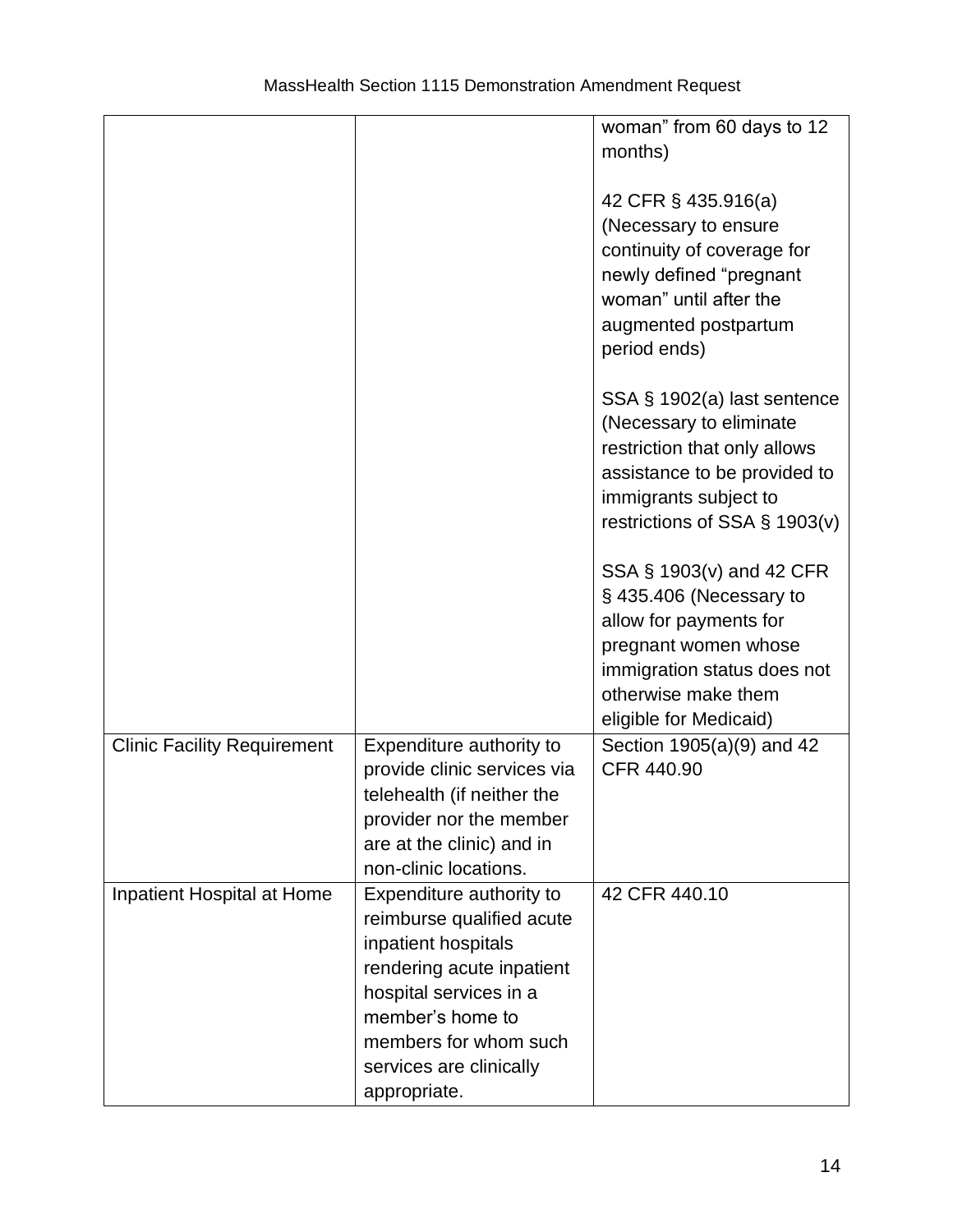# **Budget Neutrality**

#### *Budget neutrality prior to amendment*

The Commonwealth's projected budget neutrality cushion as of the quarterly report for the quarter ending September 30, 2020,  $^{20}$  is approximately \$16.1 billion total, of which \$4 billion is attributable to the SFY 2018-2022 waiver period.<sup>21</sup> This estimate incorporates projected expenditures and member months through SFY 2022 as reported through the quarter ending September 30, 2020. This budget neutrality calculation reflects significant realized and anticipated savings.

# *Effect of amendment*

As reflected in the accompanying budget neutrality workbook, this amendment results in \$35.4 million in costs to the MassHealth program and would increase the total populations and expenditures under the demonstration. The combined effect of these two dynamics would decrease the Commonwealth's budget neutrality cushion by approximately \$10.9 million for the SFY2018-2022 waiver period. Overall, after integrating the proposed amendments, the Commonwealth and the federal government would continue to realize savings on the demonstration.

The attached budget neutrality workbook contains a data analysis which identifies the specific "with waiver" impact of the proposed amendment on the current budget neutrality agreement. This analysis includes current total computable "with waiver" and "without waiver" status on both a summary and detailed level through the current extension approval period using the most recent actual expenditures, as well as summary and detailed projections of the change in the "with waiver" expenditure total as a result of the proposed amendment, by eligibility group.

 $20$  The budget neutrality cushion as of the quarterly report for the quarter ending September 30, 2020 includes member month and actual expenditure data as reported in the CMS-64 report for the corresponding time period. Safety Net Care Pool spending included in the calculation reflects figures as reported in the budget neutrality agreement approved by CMS on November 4, 2016..

<sup>&</sup>lt;sup>21</sup> Note, CMS introduced a savings phase-out methodology to the Budget Neutrality calculation so that the Commonwealth may only carry forward 25% of selected population based savings each year between SFY18-22.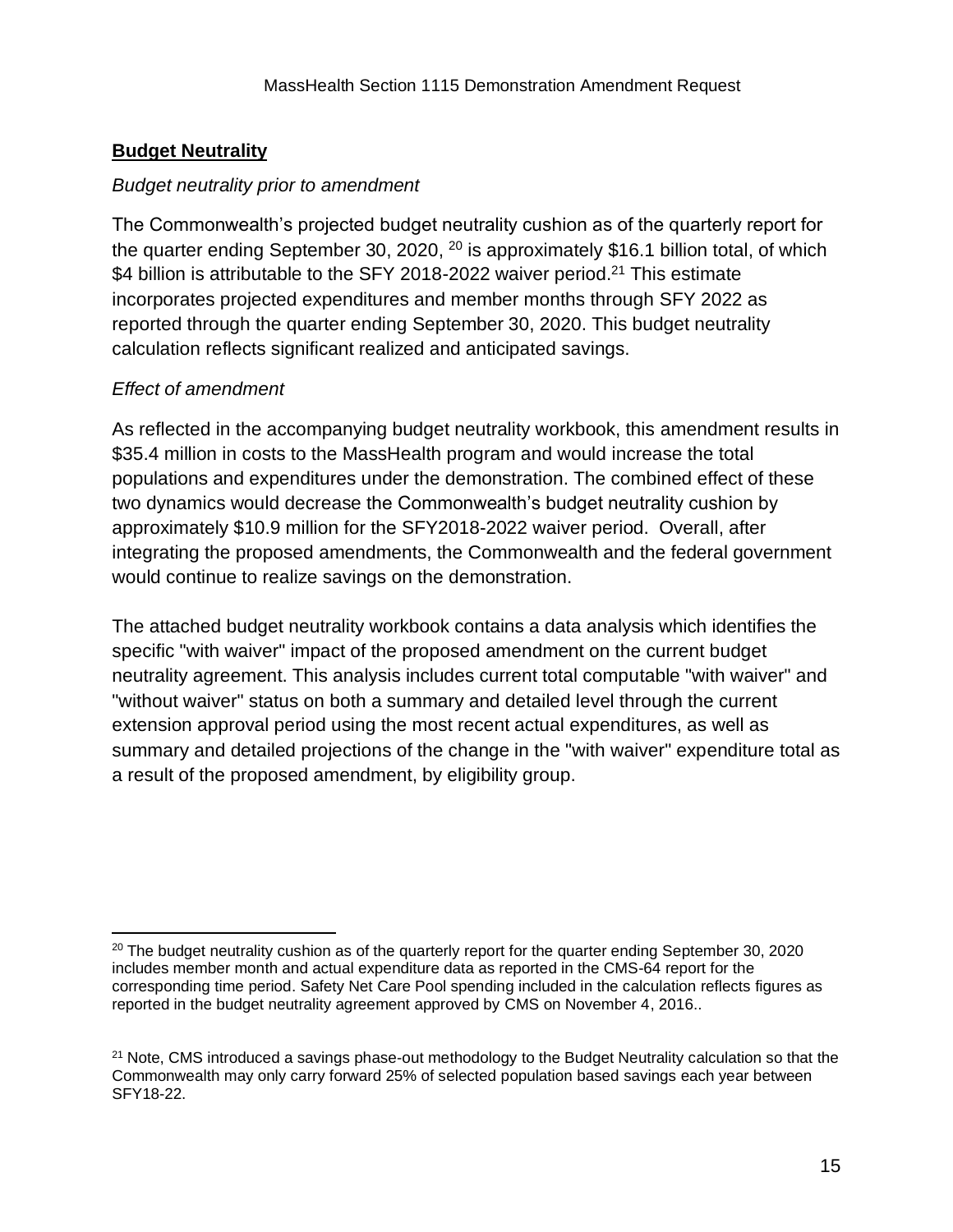## **Evaluation**

The currently approved demonstration seeks to advance seven goals:

- Goal 1: Enact payment and delivery system reforms that promote integrated, coordinated care; and hold providers accountable for the quality and total cost of care
- Goal 2: Improve integration of physical, behavioral and long-term services
- Goal 3: Maintain near-universal coverage
- Goal 4: Sustainably support safety net providers to ensure continued access to care for Medicaid and low-income uninsured individuals
- Goal 5: Address the opioid addiction crisis by expanding access to a broad spectrum of recovery-oriented substance use disorder services
- Goal 6: Ensure access to Medicaid services for former foster care individuals aged 18 through 26 who previously resided in another state; and
- Goal 7: Ensure the long-term financial sustainability of the MassHealth program through refinement of provisional eligibility and authorization for SHIP Premium Assistance.

The amendment's impact on the current demonstration's evaluation will increase the number of goals to be evaluated and is described below:

Amendment request #1 seeks to advance Goal #3, to maintain near-universal coverage and support Hypothesis H4, which posits that "enrollment in new and select ongoing programs funded with demonstration investments supports near-universal coverage in Massachusetts".

Providing MSP benefits to additional individuals to comply with the expansion under state law supports the state's goal of maintaining near-universal coverage. The MSP amendment would also help to ensure the long-term financial sustainability of the state's health coverage programs by requiring enrollment in Medicare as the Medicare coverage would no longer come at a cost to the member.

Amendment request #2 seeks to advance Goal # 3, to maintain near-universal coverage. This amendment would increase Medicaid members' access to needed services and improve continuity of care through continuous, comprehensive Medicaid coverage in the postpartum period.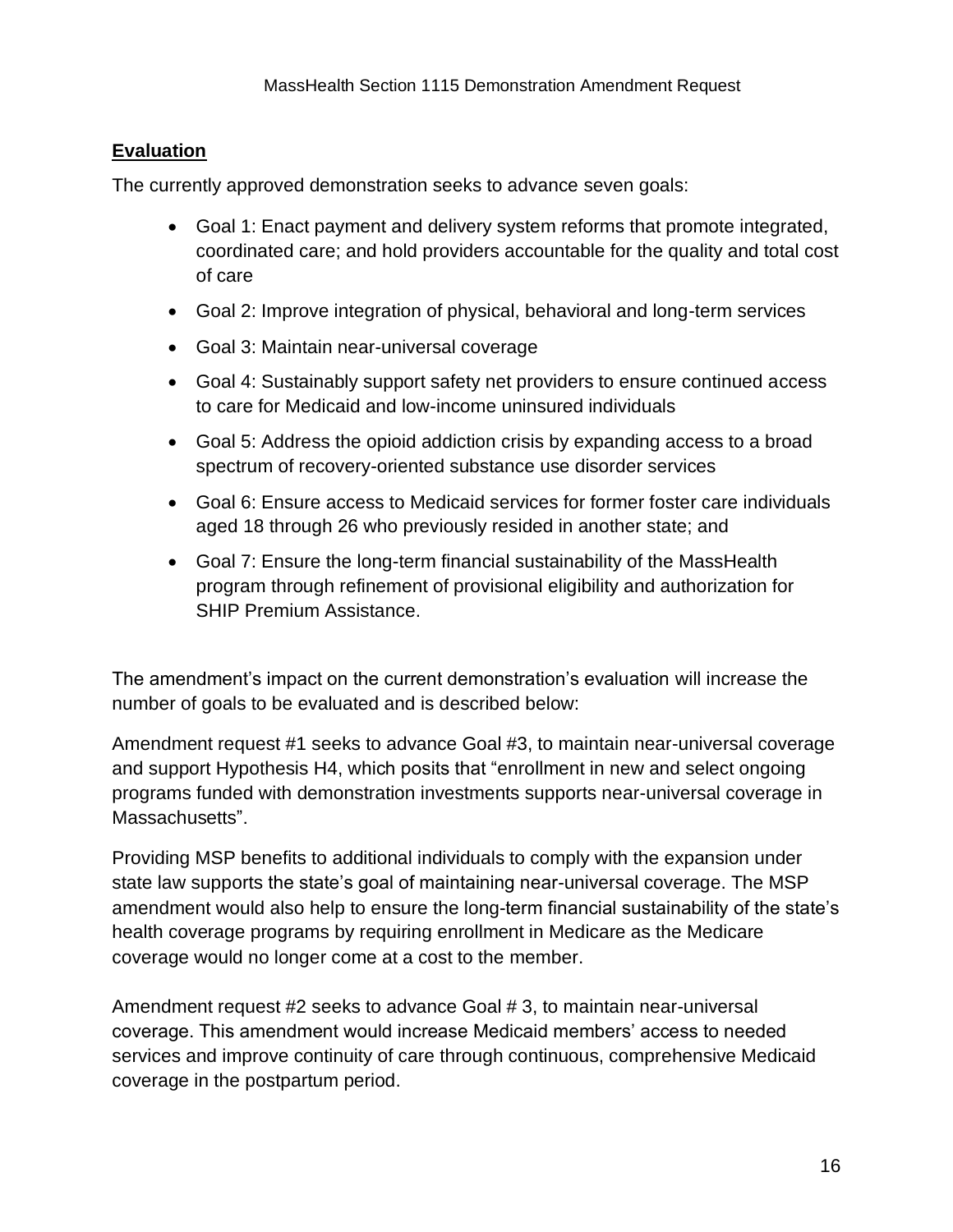Amendment request #3 would create a new evaluation goal "Goal 8: Enhance services for Individuals with Justice Involvement Living in the Community". The amendment enhances community supports to help these individuals transition back to the community and promotes successful community tenures. The outcomes of this amendment are beyond what is covered under Goal 3. The hypotheses to be tested through the evaluation will examine expanded access to health care services and social determinants, lengthened community tenure, and improved health outcomes for justice involved population.

Amendment requests #4 and #5 will be evaluated under a new goal "Goal 9: Expand payment of services delivered in non-traditional places of services". Both amendments allow Medicaid to pay for services in non-traditional settings, although amendment request #4 applies to behavioral health services and amendment request #5 applies to acute hospital care. The common hypotheses to be evaluated relate to Medicaid members' increased access to needed services (especially among subpopulations who were known to have underutilization of services in traditional settings), increased member satisfaction, and improved health outcomes due to easier access to services. Successes of and barriers to delivering services outside traditional settings will also be evaluated through interviews/surveys with providers, the findings of which will help assess whether the impact of payment flexibility is obscured by operational challenges or barriers.

# **Public Process**

The public process for submitting this amendment conforms with the requirements of STC 15, including State Notice Procedures in 59 Fed. Reg. 49249 (September 27, 1994), the tribal consultation requirements pursuant to section 1902(a)(73) of the Act as amended by section 5006(e) of the American Recovery and Reinvestment Act of 2009, and the tribal consultation requirements as outlined in the Commonwealth's approved State Plan. In addition, the Commonwealth has implemented certain of the transparency and public notice requirements outlined in 42 CFR § 431.408, although the regulations are not specifically applicable to demonstration amendments. The Commonwealth is committed to engaging stakeholders and providing meaningful opportunities for input as policies are developed and implemented.

# Public Notice

The Commonwealth released the amendment for public comment starting on March 23, 2021. The public notice, the Amendment Request, which included the Budget Neutrality Impact section, and a Summary of the Amendment (including the instructions for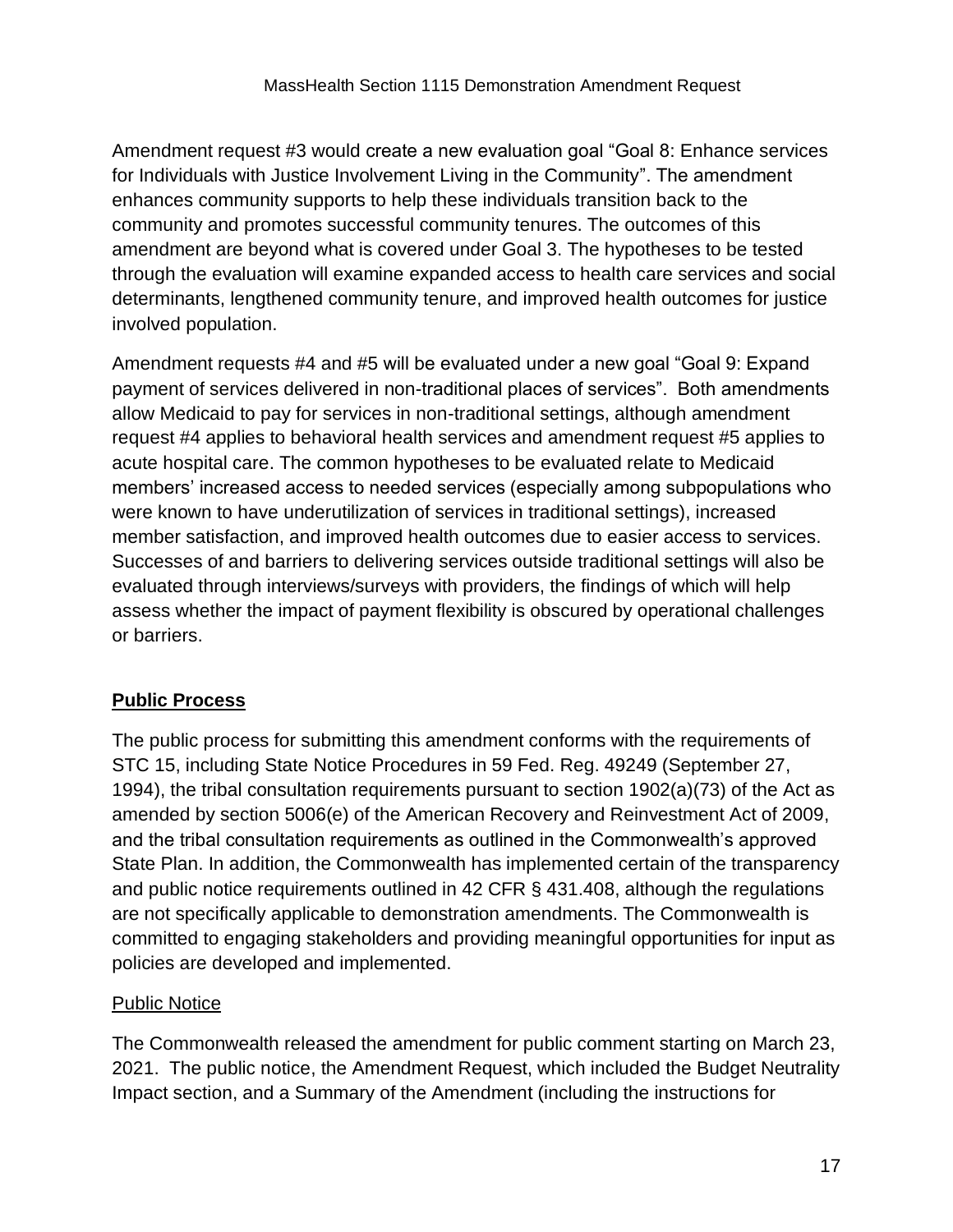#### MassHealth Section 1115 Demonstration Amendment Request

submitting comments) were also on the MassHealth website [\(https://www.mass.gov/service-details/amendment-of-1115-masshealth-demonstration](https://edit.mass.gov/service-details/amendment-of-1115-masshealth-demonstration-waiver-march-2021)[waiver-march-2021](https://edit.mass.gov/service-details/amendment-of-1115-masshealth-demonstration-waiver-march-2021)[\),](http://)/) and the public notice with a link to the MassHealth website was published in the Boston Globe, Worcester Telegram & Gazette and the Springfield Republican.

#### Public Meetings

The Commonwealth will host a virtual listening session to seek input regarding the amendment. The session will include a conference line, as well as Communication Access Realtime Translation (CART) services. The listening session will be held March 31, 2021 from 2:00 PM to 3:00 PM and will be available at this link and phone number:

Join from PC, Mac, Linux, iOS or Android: [https://umassmed.zoom.us/j/98694523661?pwd=b09jVWZqTUNXWDVJQjg2K3A4NkFi](https://urldefense.com/v3/__https:/umassmed.zoom.us/j/98694523661?pwd=b09jVWZqTUNXWDVJQjg2K3A4NkFiUT09__;!!CUhgQOZqV7M!39fK_-7w82-P7QtwiH6na6pyvS40XiIG3Pl88k3BsKWnEEC0_-_QqLLJB6kswMvGkoRZfoOL1w$) [UT09](https://urldefense.com/v3/__https:/umassmed.zoom.us/j/98694523661?pwd=b09jVWZqTUNXWDVJQjg2K3A4NkFiUT09__;!!CUhgQOZqV7M!39fK_-7w82-P7QtwiH6na6pyvS40XiIG3Pl88k3BsKWnEEC0_-_QqLLJB6kswMvGkoRZfoOL1w$)  Password: 573919

Or iPhone one-tap (US Toll): +13126266799,98694523661# or +16468769923,98694523661#

Or Telephone:

 Dial: +1 312 626 6799 (US Toll) +1 646 876 9923 (US Toll) +1 301 715 8592 (US Toll) +1 346 248 7799 (US Toll) +1 669 900 6833 (US Toll) +1 253 215 8782 (US Toll) Meeting ID: 986 9452 3661 Password: 573919

The session will include a presentation on the proposed changes and an opportunity for public testimony.